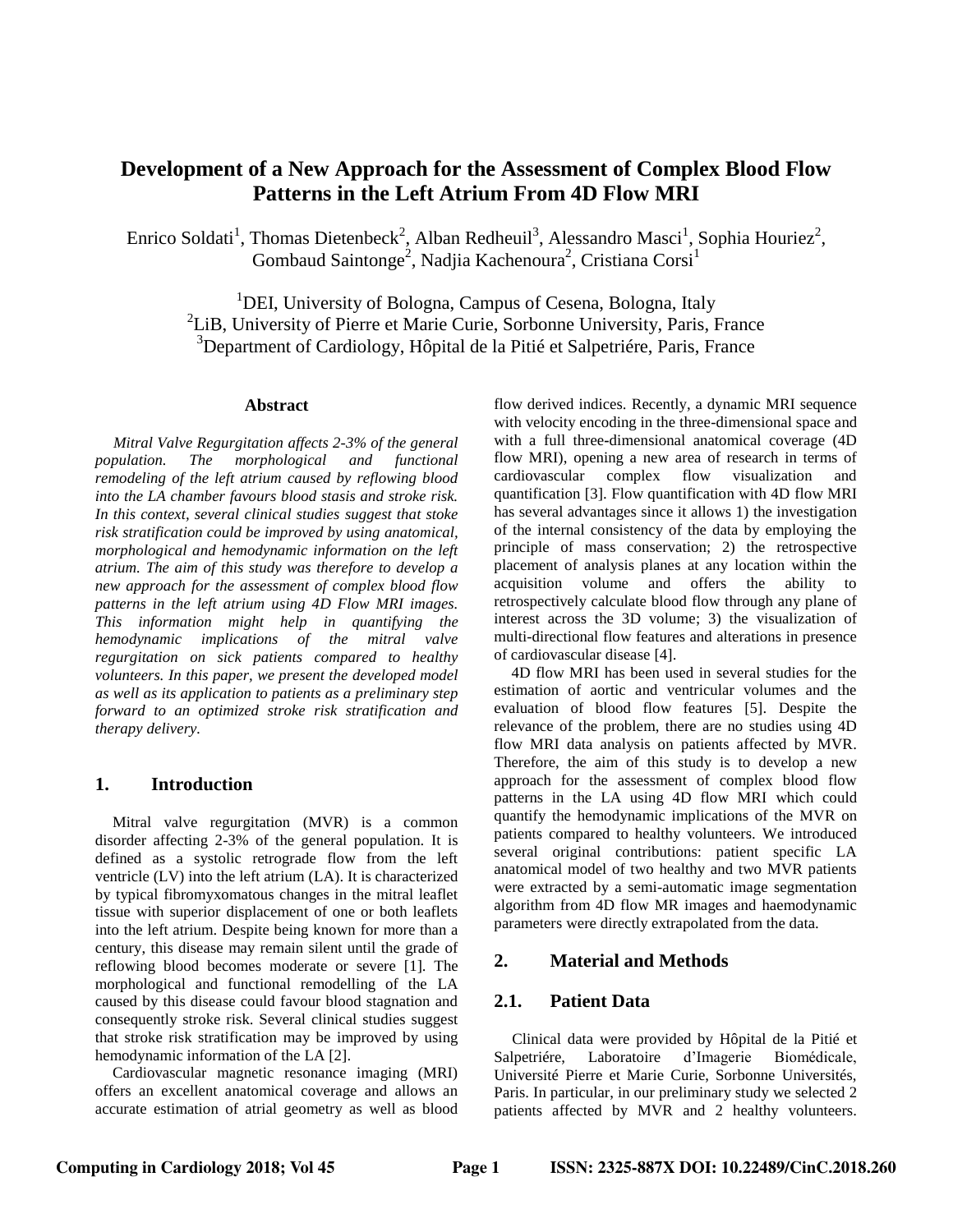Cardiac 4D flow MRI images were acquired using a Siemens 1.5T MRI scanner applying T1-weighted sequence. Twenty volumes (pixel size 1.77 mm, slice thickness 2.4 mm) spanning one cardiac cycle from the end of (ventricular) diastole were reconstructed by retrospective ECG and respiratory gating.

## **2.2. LA Segmentation**

In order to process the data, we developed a specific workflow described in Figure 1.



Figure 1. Project workflow.

4D flow MRI were processed to extract the 3D LA anatomical model and to extrapolate the velocity field and to compute the kinetic energy (KE) within the LA.

To optimize the performance of the segmentation step, we first computed a 3D mask to roughly exclude the regions outside the volume of interest. For each time frame we calculated an angiogram by multiplying the volume of the modulus by the square root of the sum of the squared velocities in the three-dimensional space directions. In addition, we employed morphological operators in order to open a large region around the LA and exclude from the analysis the aorta and the big vessels. The first and last slice of the volume in which the atrium was visible inside the acquired stack were automatically selected.

The model proposed by Chan and Vese was applied to detecte the LA chamber. If we consider an image *I* and *C* a closed regular curve, the Chan-Vese segmentation is based on the minimization of the following functional:

$$
F_1(C) + F_2(C) = \int_{inside(C)} |I(x, y) - c_1|^2 dxdy
$$
  
+ 
$$
\int_{outside(C)} |I(x, y) - c_2|^2 dxdy
$$
  
inf<sub>c</sub>{ $F_1(C) + F_2(C)$ }  $\approx 0 \approx F_1(C_0) + F_2(C_0)$ 

where  $I(x, y)$  is the grey level intensity image and the constants  $c_1$  and  $c_2$  depend on the curve C and they are, respectively, the mean of I inside and outside of C. Therefore, the function  $(F_1(C) + F_2(C))$  is minimized when  $C = C_0$  [6].

At the end of the segmentation step, results were optimized by applying opening morphological operators. Finally, we reconstructed the 3D LA anatomical model by stacking the 2D segmentations. The LA volume was then derived considering the slice thickness and the pixel space in x and y directions.

Figure 2 illustrates the final LA anatomical model, where the information of the main anatomy regions is reported.



Figure 2. 3D segmented volume of the LA with information of the four pulmonary veins, mitral valve and appendage*.*

#### **2.3. Velocity Field**

Velocities inside the LA chamber were directly obtained by the 4D flow MRI. This information was saved as four 4D data: the modulus and the velocity field in x, y and z direction. Regarding the 4D data of velocities, these are structured as 3D volumes with the intensity of the velocity for each pixel throughout the cardiac cycle.

The data from the segmentation previously obtained were saved as a 4D binary mask. Therefore, velocities were evaluated exclusively inside the region of interest (ROI) by simply multiplying the three 4D volume, containing the intensity of x, y and z velocity by the LA 4D binary mask derived from the segmentation step. Then, the modulus of the velocity inside the LA chamber was computed.

## **2.4. Kinetic Energy**

Blood flow patterns in the LA are closely connected to the shape and motion of the thin myocardium layer, including pulmonary veins, and may therefore be a sensitive marker of cardiac function and dysfunction. KE is a quantitative measure of blood flow and many studies have shown that it provides information on the contractile function within the LA and increases the moderate heart failure contour compared to healthy controls. In addition, studies performed on the LV flow component and on patient presenting a range of normal to mild LV remodelling and normal to mildly depressed LV systolic function, have shown that in remodelled, dysfunctional ventricles, a shift occurred whereby the volume and the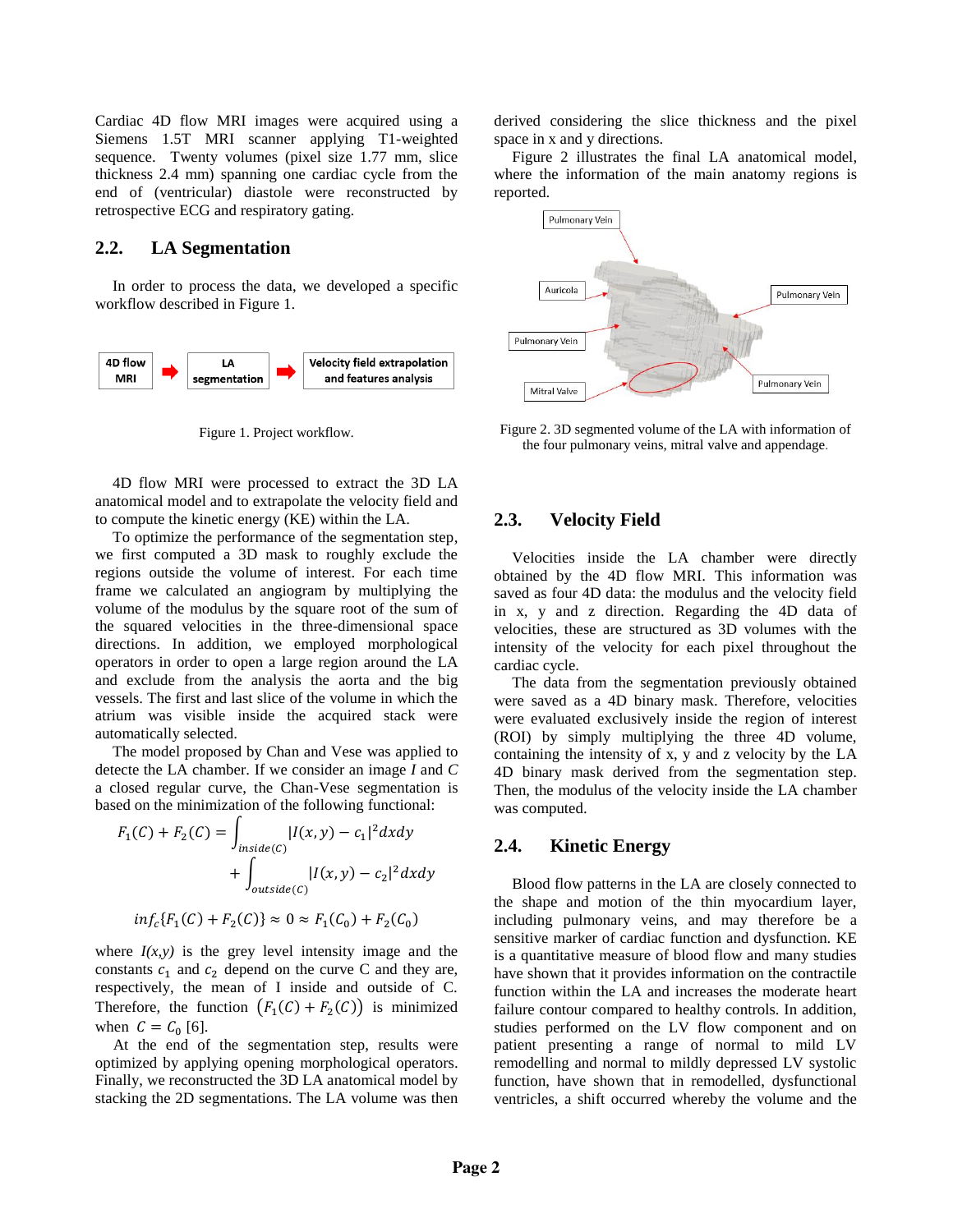KE of the direct flow diminish, while that of the nonejection components increases**.**

KE, following previously published methods, was simply calculated by the formula:

$$
KE = \frac{1}{2} mass_{voxel} V^2
$$

where the  $mass_{voxel}$  is calculated by multiplying blood density (1.06 g/cm^2) by the voxel size  $(1.77 \times 1.77 \times 2.40)$  $mm<sup>3</sup>$ ), and V is the modulus of the velocity [7,8,9].

Measurements of intracardiac KE provide distinct pathophysiological insight relevant to both diagnosis and therapy of heart failure. Moreover, it empowers the detection of ventricular and atrial dysfunction in clinically compensated patients and is strictly linked to LA contractile function.

#### **3. Results and Discussion**

In Figure 3, an example of difference between the volumes of sick patient and healthy volunteers is shown:



Figure 3. LA volumes for a healthy subject and a sick patient through the cardiac cycle.

According to previous studies, the analysis of the LA volumes showed that those of healthy volunteers were different with respect to sick patients [10]. Bigger volumes in MVR patients were a consequence and an indicator of the disease. In particular, in patients with MVR, this volume enlargement was caused by a blood overload within the LA chamber during the ventricular systole. The overload caused an increase of the pressure at the wall, employing a stretching and a dilatation to decrease the intra-chamber pressure.

From literature, we know that velocities inside the LA in patients affected by MVR were lower than blood velocities in healthy volunteers. Indeed, by evaluating the mean and median velocities, we confirmed the observation reported in these studies [11]. In Figure 4 we present two atria (the healthy on the left and the sick on the right) in a particular time frame corresponding to the S wave of the atrial cycle, where the mitral valve should

be closed because this is the time instant characterized by the LV systole. We noticed that, during the S wave, in healthy volunteers higher velocities were localized near the pulmonary veins and more in general in the ceiling of the LA, while for MVR patients high velocities were also present in proximity of the MV caused by the regurgitant flow. However, during the time frames where the MV was open, high velocities in correspondence of MV and pulmonary veins were detected in both healthy and sick patients.



Figure 4. Analysis of the velocity field in the LA in a healthy volunteer (on the left) and a MVR patient (on the right).

The regions with greater KE are those where the velocities were higher. Therefore, as expected, the higher KE was found to be close to pulmonary veins and the mitral valve.

In Figure 5, we present the KE of one healthy volunteer (first row) and a MVR patient (second row) during three main time instants considered. These correspond to S wave, where the MV is closed, E wave, where the blood flows directly from the pulmonary veins through the MV and the A wave which represents the phase where the atrium contracts, pushing blood actively inside the LV.

For healthy volunteers, the regions with high KE were well defined and closer to pulmonary veins in correspondence of the S wave. Moreover, we did not find specific KE high values in the center of the chamber and at the MV.

During the E wave the KE is higher in proximity of the mitral valve, where the blood entered directly into the LV.

Looking at the A wave, we observed that there were not particular regions with high KE, which was low and uniformly distributed in the chamber. Moreover, in the MVR patients we found regions with high KE on the mitral valve in correspondence of the S wave, confirming that backflows occur in the LA during ventricular systole, which were not present in the healthy group. Furthermore, in correspondence of the E wave a more disorganized blood flow lead to lower KE; this means that we were not able to discriminate high values on the mitral valve in sick patients with respect to the healthy volunteers. Moreover, KE in correspondence of A wave